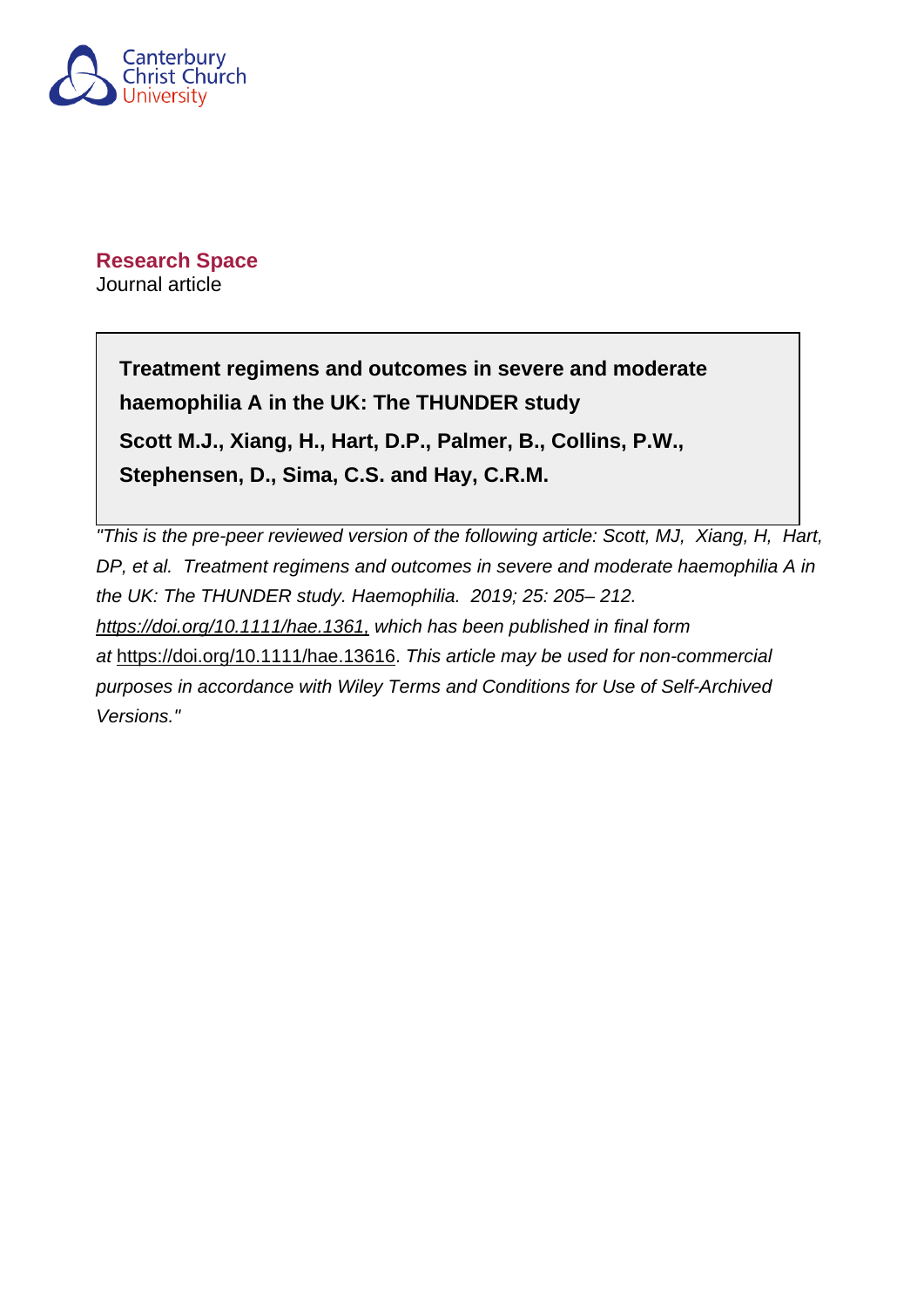# **Treatment regimens and outcomes in severe and moderate haemophilia A in the UK: The**  Thunder Study.

| 4              |                                                                                                                                |
|----------------|--------------------------------------------------------------------------------------------------------------------------------|
| 5              | Scott M J <sup>1,2,3</sup> , Xiang H <sup>1</sup> , Hart D P <sup>5</sup> , Palmer B <sup>1</sup> , Collins P W <sup>6</sup> , |
| 6              | Stephensen D <sup>5,7</sup> , Sima CS <sup>8</sup> , Hay CRM <sup>1,2,4,</sup>                                                 |
| $\overline{7}$ |                                                                                                                                |
| 8              | 1. UK National Haemophilia Database, City View House, Manchester                                                               |
| 9              | 2. University Department of Clinical Haematology, Manchester Royal                                                             |
| 10             | Infirmary, Manchester                                                                                                          |
| 11             | 3. Institute of Cancer Sciences, Faculty of Biology, Medicine and Health,                                                      |
| 12             | The University of Manchester, Manchester.                                                                                      |
| 13             | 4. School of Vascular Medicine, The University of Manchester, UK.                                                              |
| 14             | 5. The Royal London Hospital Haemophilia Centre, Barts and The London                                                          |
| 15             | School of Medicine and Dentistry, Queen Mary University London, UK.                                                            |
| 16             | 6. School of Medicine, Cardiff University, University Hospital of Wales,                                                       |
| 17             | Cardiff                                                                                                                        |
| 18             | 7. Kent Haemophilia & Thrombosis Centre, East Kent Hospitals University                                                        |
| 19             | NHS Trust.                                                                                                                     |
| 20             | 8. Roche/ Genentech, South San Francisco, CA, USA                                                                              |
| 21             |                                                                                                                                |
| 22             | Corresponding author: Charles.Hay@mft.nhs.uk                                                                                   |
| 23             | Running head: Treatment patterns and outcomes in haemophilia A                                                                 |
| 24             | Keywords: Haemophilia A, prophylaxis, FVIII inhibitors, ABR, HJHS                                                              |
| 25             | Word Count: 2983 (excluding abstract, references and figure legends)                                                           |
| 26             |                                                                                                                                |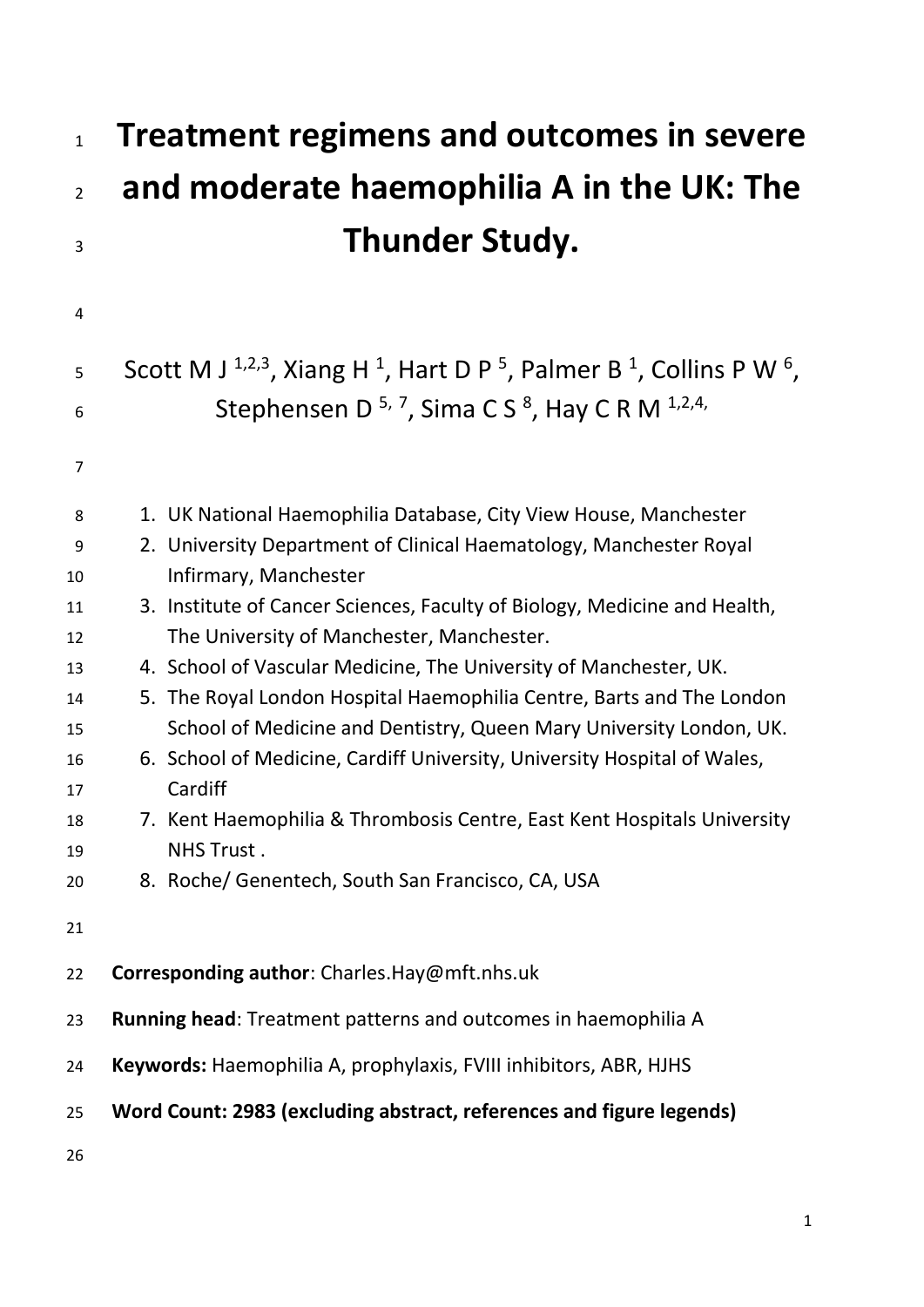#### **Abstract**

- *Introduction*: The THUNDER study provides an analysis of treatment patterns and outcomes in UK
- 3 patients with severe or moderate Haemophilia A (SHA/ MHA) in 2015.
- *Methods:* Patients with SHA or MHA registered with the UK National Haemophilia Database (NHD)
- 5 were segregated by severity, inhibitor status and age. Haemophilia joint health score (HJHS) was
- 6 derived from NHD records and treatment regimen and annualised bleed/ joint-bleed rate (ABR/
- 7 AJBR) from Haemtrack (HT) in HT-compliant patients.
- *Results:* We report 1810 patients with SHA and 864 with MHA. Prophylaxis was used in 94.9%
- 9 (n=130/137) of HT-compliant children <12 years with SHA, falling to 74.1% (n=123/166) aged  $\geq$ 40
- 10 years. Median ABR increased with age (1.0, IQR  $0.0 5.0$ , <12 years; 3.0 IQR, 1.0 8.0,  $\geq$ 40 years).
- Inhibitors were present in 159 (8.8%) SHA and 34 (3.9%) MHA. Median ABR increased from 2.0 (<12
- 12 years) to 21.0 (≥40 years) in SHA inhibitor patients using prophylaxis. Prophylaxis was used by 68.8%
- of HT-compliant MHA patients (n=106) (median FVIII baseline 0.01 IU/mL) associated with a median
- 14  $(IQR)$  ABR of 3.0  $(1.0 7.0)$ .
- Median HJHS (n=453) increased with age in SHA and MHA. Median (IQR) HJHS was higher in SHA
- inhibitor (17.0, 0.0 64.5) than non- or past-inhibitor patients (7.0, 0.0 23.0).
- *Conclusions*: Increasing ABR with age persists despite current prophylaxis regimens. SHA and MHA
- had similar ABR/ AJBR and HJHS, leading to a suspicion that a subgroup of MHA may be relatively
- undertreated. More intensive prophylaxis may improve outcomes, but this requires further study.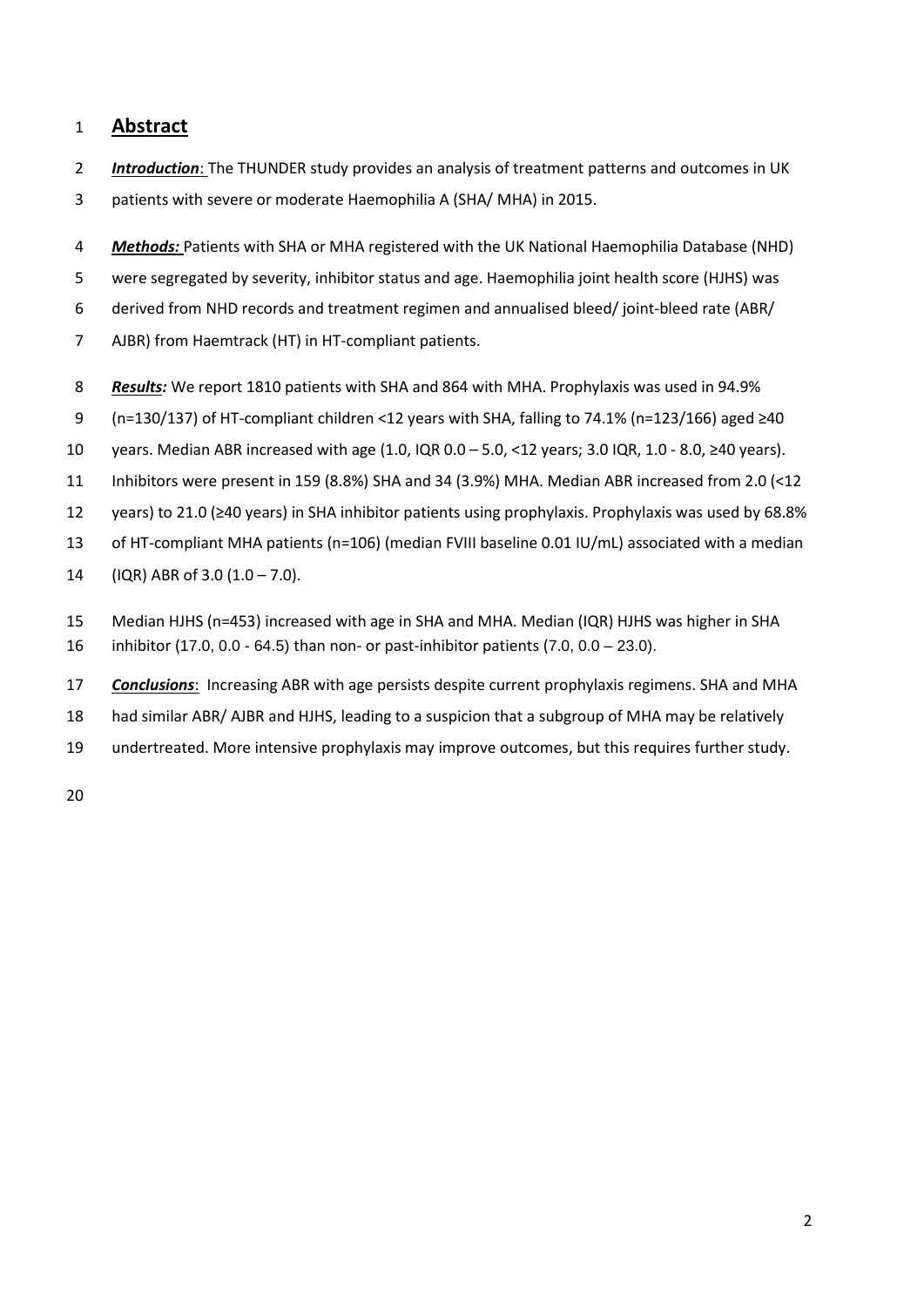## **Introduction**

- Although the severity of Haemophilia A (HA) is defined by the baseline factor VIII (FVIII)
- level, there is considerable overlap in bleeding phenotype between severe (SHA; <0.01
- IU/mL) and moderate HA (MHA; 0.01-0.05 IU/mL) [1] and many patients with MHA have a
- severe bleeding phenotype [2].
- The standard of care for SHA is prophylactic FVIII replacement therapy to elevate the
- 7 patient's trough FVIII to a level adequate to prevent joint bleeding. Primary prophylaxis,
- usually initiated pre-emptively before the second birthday [3,4], minimises or prevents
- 9 spontaneous bleeding events and arthropathy [5,6]. The role of FVIII prophylaxis in MHA is
- 10 less clear, given that these patients already have a baseline FVIII level of ≥ 0.01 IU/mL and a
- variable bleeding phenotype. However, a subgroup of these patients suffer frequent
- haemarthroses and are therefore managed with FVIII prophylaxis [7].
- Although FVIII prophylaxis effectively reduces the frequency of bleeding events,
- individualisation of treatment is required to achieve the best bleed control [8,9]. Although it
- 15 is often advised to maintain a trough FVIII level  $\geq$  0.01 IU/mL, complete bleed-avoidance
- commonly requires a higher level [10,11]. Prophylaxis is also demanding, prone to poor
- compliance and, as currently practiced, does not completely prevent arthropathy [12,13].
- Consequently, many patients are still treated with sub-optimal prophylaxis or on-demand
- treatment, resulting in a continuing unmet need.
- Bypass therapy administered on-demand or as prophylaxis in patients with persistent
- inhibitors is only partially effective in treating or preventing haemarthroses [14–16].
- 22 Consequently, these patients experience a higher annualised bleed-rate and reduced life
- 23 expectancy than patients lacking inhibitors [17]. The extent to which this morbidity may be
- minimised or prevented by early inhibitor eradication through immune tolerance induction
- is unknown.
- Treatment and disease outcome of HA by age, disease severity and inhibitor status in
- complete national haemophilia cohorts are not well documented. The THUNDER study
- (Treatment of Haemophilia, Unmet Need and Disease Epidemiology in the Real world) was
- established to provide an analysis of real-world treatment of HA in the UK, derived
- prospectively from data collected by the UK National Haemophilia Database (NHD) and the
- Haemtrack (HT) patient-reported treatment diary [18] . Treatment practice and patterns
- were analysed in relation to patient-reported and objectively measured outcomes in the UK
- cohort of patients with SHA or MHA treated during 2015, to evaluate continued unmet need
- in this patient-group.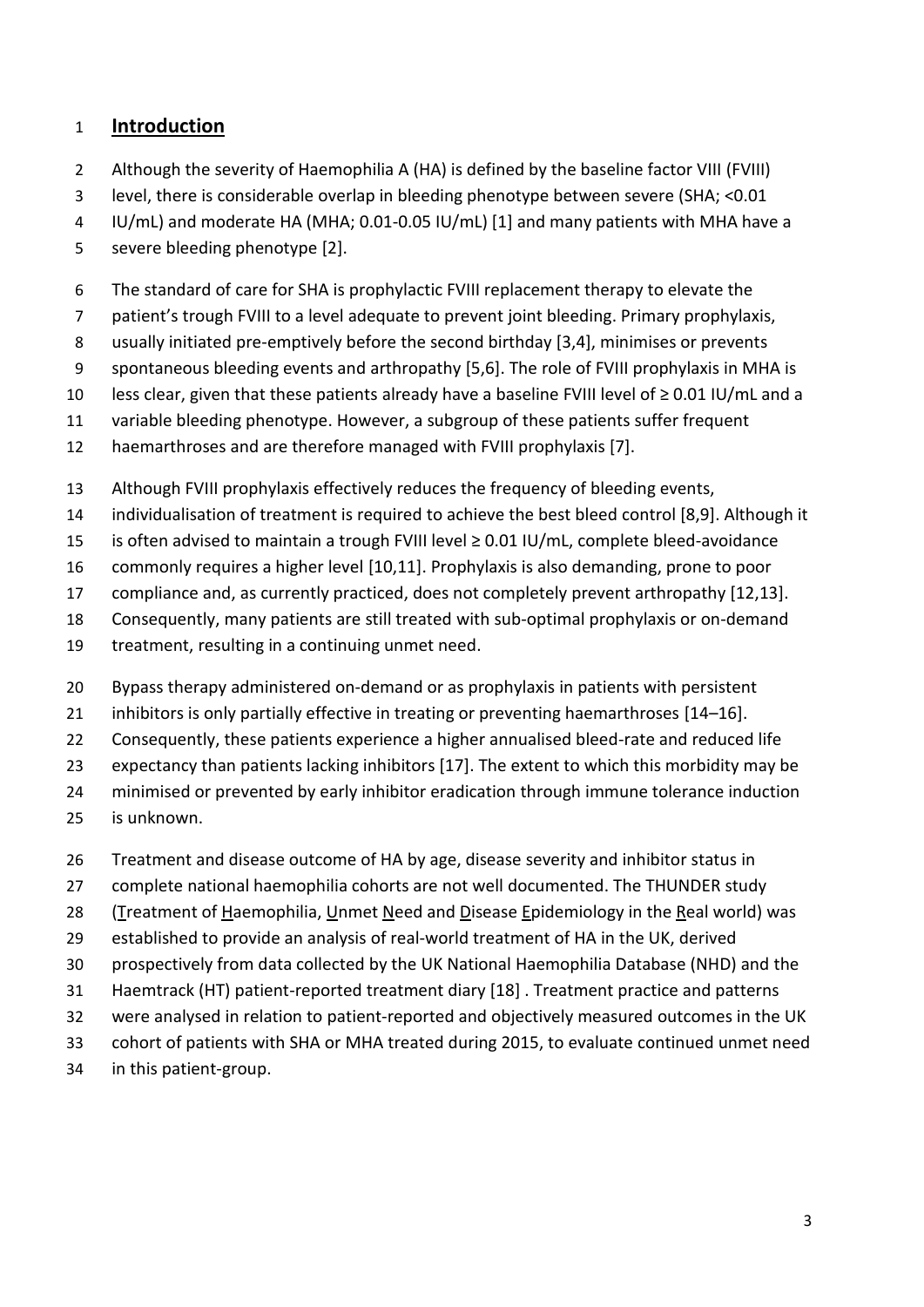# **Materials and methods**

#### *Study objectives*

- The objective of this study was to describe the current standard of care and to evaluate
- unmet need in UK patients with SHA and MHA, by age and inhibitor status in the whole UK
- HT population. We evaluated the treatment regimen and outcome as reflected by patient
- reported annualised bleed/ joint bleed rates (ABR/ABJR); bleed-related pain and
- interruption of daily function, in patients fulfilling pre-set HT-compliance criteria only.
- Haemophilia Joint Health Score (HJHS) was analysed where available.

## *Data source and patient population*

- The UK NHD prospectively collects data for all UK patients registered as having a bleeding
- disorder. Diagnoses, adverse events and mortality are updated electronically in real time
- and treatment data is reported quarterly, including individual patient product and volume.
- The HT system is a primarily electronic, home-therapy patient-reporting diary, which
- integrates with NHD systems [18]. Patients report treatment-related infusions, including
- product and dose administered and the reason for infusion. For treatments, patients also
- report severity of the bleed, cause (spontaneous or traumatic), location, associated pain and
- disruption of planned activities.
- Patients with SHA and MHA are recommended to have a HJHS every 6-12 months.
- Workshops have been conducted in the UK to decrease inter-centre variability in HJHS
- scoring. Where HJHS is recorded electronically by the local haemophilia centre, it is available
- to the NHD to analyse. Patients with MHA using HT and those who have had a HJHS
- performed are predominantly phenotypically at the severe end of the moderate FVIII range
- (median (IQR) FVIII baseline of 0.01 (0.01-0.02) IU/mL). This means they are a selected
- subset of people with MHA.
- 25 All patients with SHA (FVIII <  $0.01$  IU/mL) or MHA (FVIII =  $0.01 \le 0.05$  IU/mL) registered
- with the NHD during 2015 were included. The study duration was calendar year, 2015, this
- 27 being the first period when we had sufficient patients compliant with HT reporting and with
- HJHS to permit meaningful analysis. HT data analysis (treatment administered and bleeding
- outcomes) was restricted to a group who fulfilled pre-set compliance criteria, reporting
- usage of >75% of FVIII or bypassing agent issued to them per year. Regular prophylaxis was 31 defined as ≥2.5 infusions/week for >45 weeks/year (extended half-life FVIII had not been
- introduced at that time).
- 
- 
-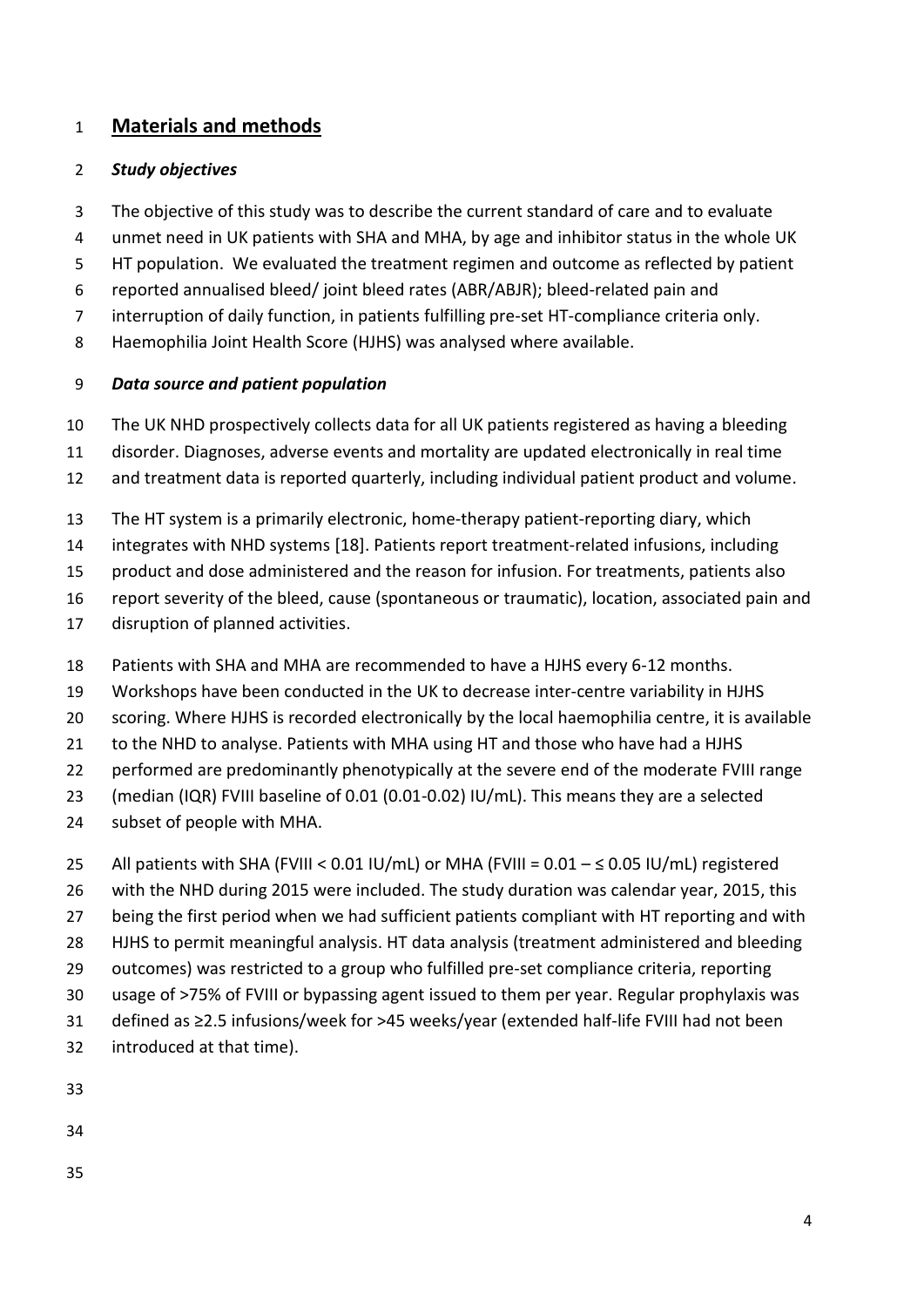#### *Study design and statistics*

- All statistical analyses are descriptive in nature. Continuous data are summarised as
- 3 medians and interquartile range (IQR,  $25<sup>th</sup> 75<sup>th</sup>$  percentile). Categorical data are presented
- as counts and percentages. All statistical analyses were performed using Stata/SE 11.2
- (StataCorp LLC, College Station, Tx, USA) and R (R Foundation for Statistical Computing,
- Vienna, Austria)**.**

# **Results**

## *Patient demographics*

- During the study period, 1810 individuals with SHA and 864 with MHA were registered with
- the NHD with 1150 and 273, respectively, registered to use HT. Of these, 607 (52.8%) with
- SHA and 163 (59.7%) with MHA fulfilled the HT-compliance criteria and were included in the
- bleeding outcomes analysis. In MHA, HT use was largely confined to more severely affected
- patients who had a median (IQR) FVIII baseline 0.01 (0.01-0.02) IU/mL. A current inhibitor
- was reported in 159 (8.8%) of individuals with SHA and 34 (3.9%) with MHA. Disposal of
- these patients is summarised in table 1 and figure 1.
- 

# *Haemtrack reported treatment practices and bleeding outcomes in SHA and MHA.*

- During the study period, there were a total of 1620 bleeds reported amongst the 770
- individuals meeting the HT compliance criteria; 52.8% of these were reported to be
- traumatic. The cause of bleeding events varied with age; 63.0% of bleeds in individuals aged
- 21  $0 11$  years were reported as traumatic, compared with 48.2% in patients  $\geq 40$  years.

## *Non-inhibitor patients*

- 23 Of 717 non-inhibitor patients with SHA or MHA reporting HT-compliant data during the
- study period, 563 (78.5%) had SHA and 154 (21.5%) MHA. Of these, 465 (82.5%) with SHA
- and 106 (68.8%) with MHA reported using regular prophylaxis. The proportion of patients
- using prophylaxis was highest in younger patients and fell progressively with increasing age.
- The distribution by age, treatment regimen, ABR and AJBR of the group with SHA reporting
- prophylaxis is summarised in table 2 and figure 2. The median (IQR) ABR in patients with
- 29 SHA on prophylaxis was 2.0 (0.0 7.0) and 6.5 (2.0 17.8) on-demand. The median (IQR)
- AJBR was 1.0 (0.0 4.0) and 3.5 (0.0 12.8), respectively. In the SHA group using
- prophylaxis, 29% were bleed-free; 38% were joint-bleed-free. In the on-demand group, 19%
- were bleed-free and 28% reported no joint bleeding. ABR and AJBR increased with age in
- both the prophylaxis and on-demand groups (table 2, figure 2 & 3).
- The ABR in the subgroup of MHA patients who met the HT compliance criteria was higher
- 35 than SHA: median (IQR) ABR/ AJBR was  $3.0$  (1.0 7.0)/ 2.0 (0.0 5.0) in those reporting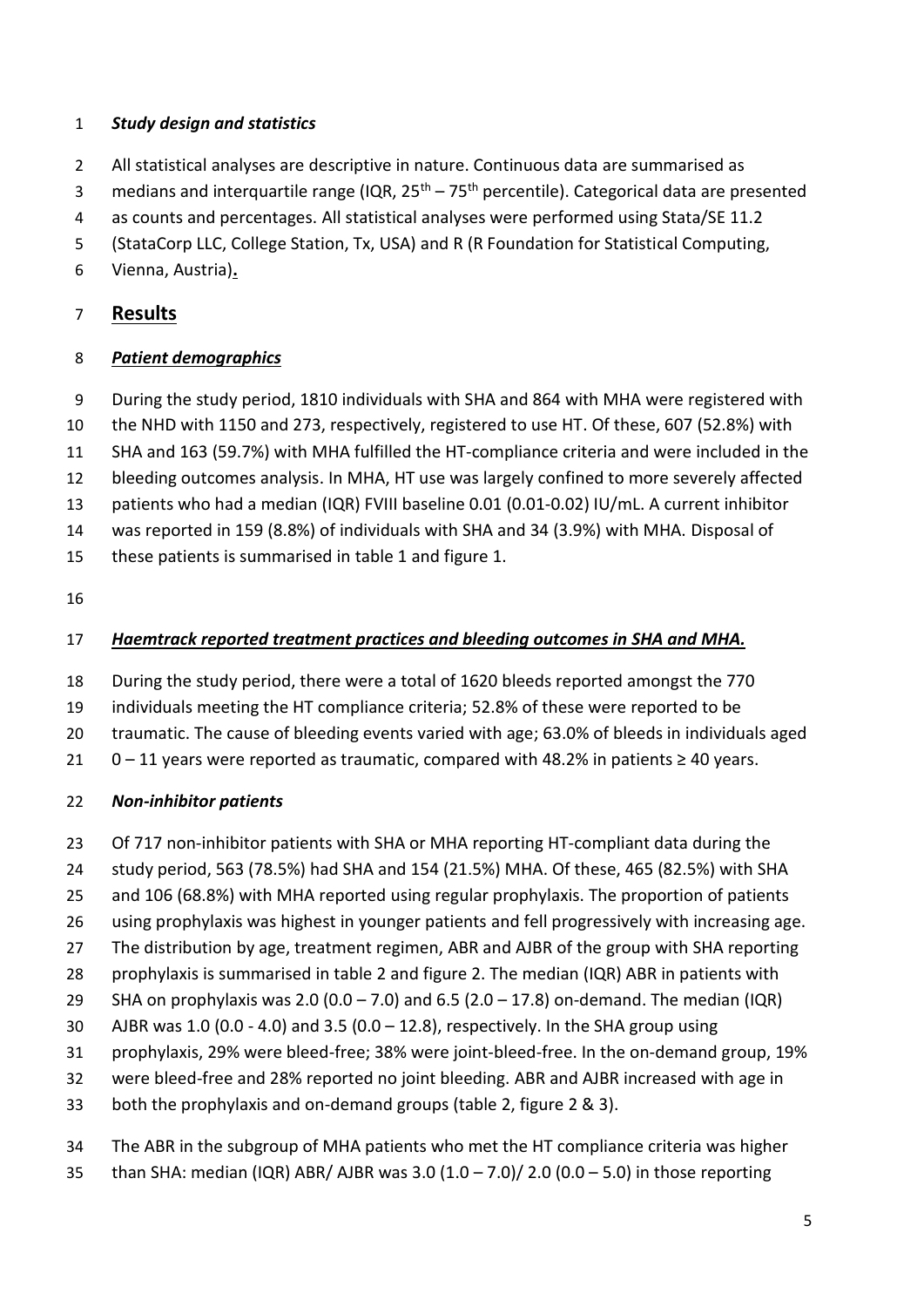- 1 prophylaxis and  $11.0$  (4.8 20.3)/ 5.0 (2.0 15.3) in those treated on-demand. For patients
- with MHA reporting prophylaxis, 24% and 30% were bleed-free or joint-bleed-free,
- respectively. In the on-demand group, this was 10% and 15%, respectively.
- 

# *Inhibitor patients*

- A total of 53 patients with SHA or MHA *and* an inhibitor reported HT-compliant treatment in
- 2015; 44 (83.0%) with SHA and 9 (16.9%) MHA. Of these, 40 (90.9%) with SHA and 8 (88.8%)
- with MHA reported treatment consistent with regular FVIII or bypass-therapy prophylaxis.
- For patients with SHA and an inhibitor using FVIII prophylaxis (n=27), the median (IQR) ABR
- 10 was 1.0 (0.0 3.0) and for those with inhibitors using bypass-agent prophylaxis (n=8), the
- median (IQR) ABR was 14.5 (4.0 22.0). Five patients with SHA reported prophylaxis with
- both FVIII and bypass-agents during the study period, with a median (IQR) ABR of 10 (8.0 –
- 11.0).
- Seven inhibitor patients with MHA and compliant with HT used FVIII prophylaxis, reporting a median (IQR) ABR of 2.0 (0.5 – 4.5).

# *Haemophilia joint health score in patients with severe and moderate haemophilia A*

- A HJHS (range 0 124) measured during the study period was available for 453 individuals
- (331 (18.3%) with SHA; 122 (14.1%) with MHA). The median (IQR) baseline FVIII level of the
- patients with MHA and a reported HJHS was 0.02 (0.01 0.03) IU/mL. Median HJHS
- increased incrementally with age in SHA and MHA, both in patients using prophylaxis and
- 21 those using on-demand treatment.
- 22 The median (IQR) HJHS of patients with SHA using prophylaxis was 0.0 (0.0 1.0) at age  $0 -$
- 23 18 years and 65.0 (37.0 67.0) at age  $\geq$  60 years. The median (IQR) HJHS in patients treated
- on-demand was 0.0 (0.0 0.0), 0-18 years and 56.5 (53.0 60.0), aged >60 years (figure 4).
- HJHS appeared higher in SHA patients with a current inhibitor compared to patients with no
- inhibitor history or a past inhibitor history, at all ages. Median (IQR) HJHS for patients with
- SHA and a current inhibitor (n=22) was 17.0 (0.0 64.5); for those with an inhibitor history,
- 28 but no current inhibitor ( $n=45$ ), it was 1.0 (0.0 15.5); and for those with no inhibitor
- 29 history (n=264), it was 8.0 (0.0 26.0) (p=0.015). The distribution of HJHS in the people with
- MHA who had a HJHS performed suggests a similar pattern to SHA, although patient
- numbers were too low to confirm this definitively (figure 5).
- 
- 
-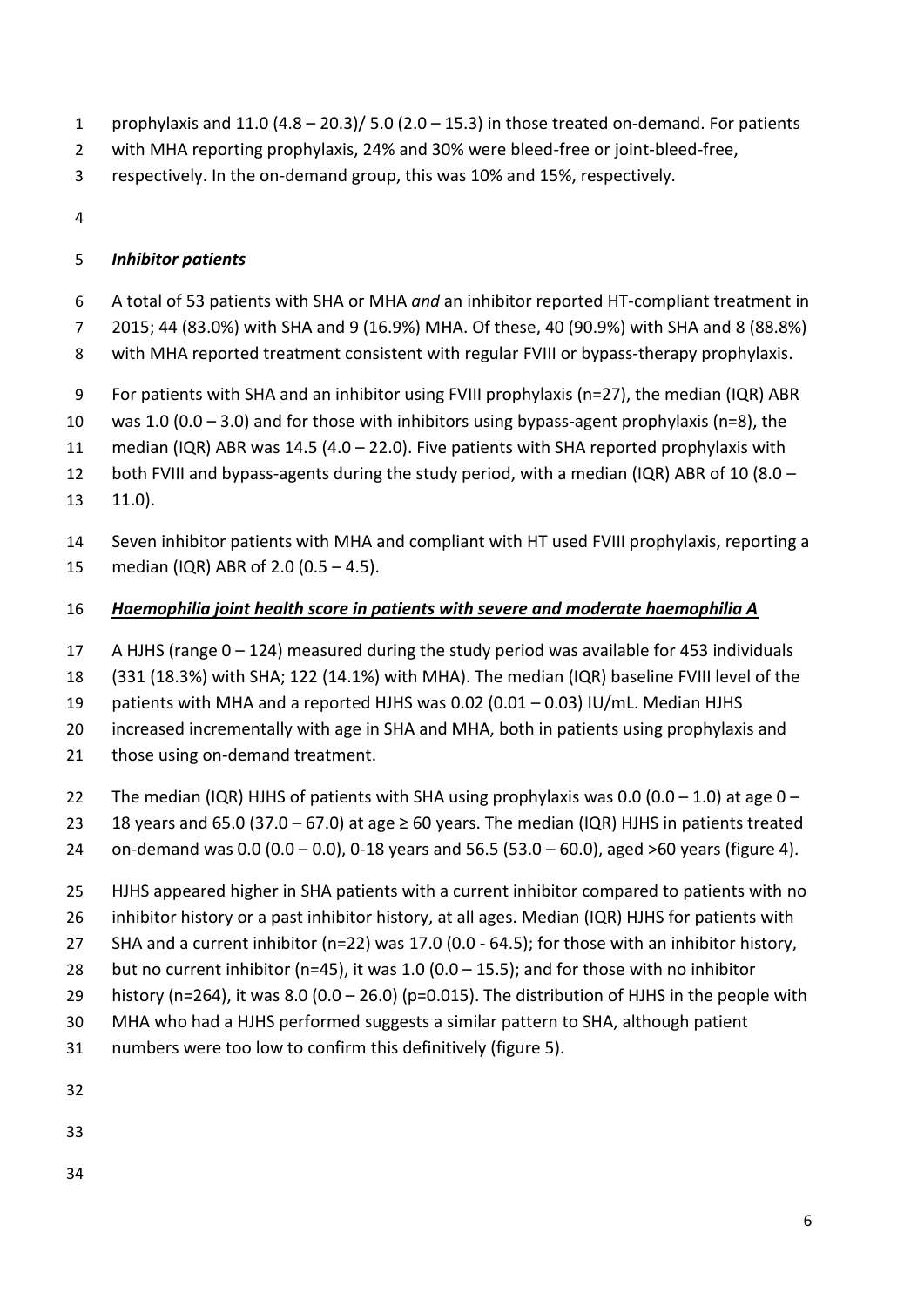#### *Pain associated with bleeding events*

- 2 Pain associated with bleeding events is reported to HT on a scale of one to six, six being the
- highest level of pain. Patients are also requested to define bleeding episodes as minor or
- major/ life threatening. The median pain score reported for all minor bleeds (n=1181) was
- 5 3.0. For major bleeding (n=458), the median pain score was 5.0, although the number of
- episodes was substantially less than the number of minor bleeding events. There was no
- 7 difference in reported pain according to the nature of the bleed (spontaneous, surgery/
- dental or trauma/activity).

# *Disruption to planned activities associated with bleeding events and time from bleed-onset to treatment*

- During the study period, 51.0 % of bleeding episodes were reported to disrupt a planned
- activity. There appeared to be no relationship between the frequency of disruption and the
- 14 age of the patient. The median (IQR) time elapsed from bleed onset to treatment was 2.0
- 15  $(1.0 4.0)$  hours.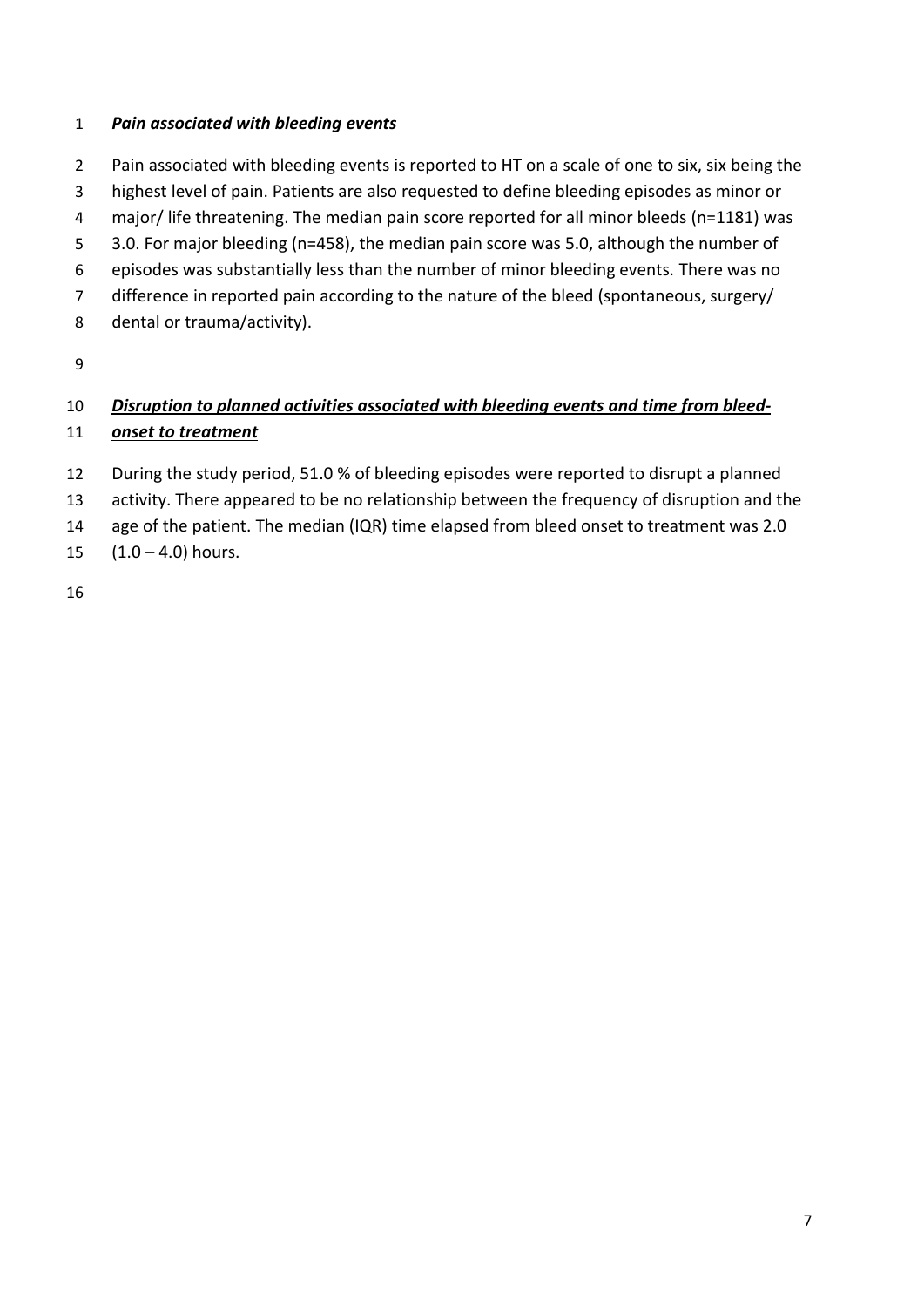#### **Discussion:**

- 2 We report a prospective study of treatment practices and associated outcomes in a national cohort
- 3 of 2674 UK patients with SHA and MHA during 2015. Around 53% of this population used HT, 55% of
- 4 whom fulfilled compliance criteria, permitting analysis of treatment regimen and outcome. The SHA
- 5 HT cohort are a representative sample of UK patients with SHA lacking inhibitors [18], but HT-using
- 6 patients with MHA have a predominantly severe bleeding phenotype.
- 7 The proportion of children using prophylaxis was high (94%), decreasing to 74% of older adults.
- 8 Prophylaxis has been the standard of care in children for many years [6,19]. The gradual uptake of
- 9 prophylaxis in adult patients has been less consistent, despite good evidence to support its use [20].
- There is considerable national variation, from zero to 100%, in the use of prophylaxis amongst adult
- patients, even in countries with similar healthcare systems and wealth [21,22]. The proportion of
- adults using prophylaxis in the UK has increased substantially over the past 10 years. Although we
- found relatively low ABRs in patients treated on-demand, this probably reflects treatment selection
- bias, since on-demand regimens are generally used in patients with a relatively mild bleeding
- phenotype in countries where prophylaxis is the standard of care.
- The median ABR and AJBR was low in non-inhibitor patients with SHA treated prophylactically,
- especially in children < 12 years. However, large interpersonal variation was observed and a
- significant proportion of adult patients with SHA still have an unacceptably high ABR. This may relate
- to established arthropathy and the difficulty older patients experience distinguishing early bleeding
- from arthropathic discomfort or to inadequate prophylaxis.
- 21 We show that prophylaxis is only partially effective in preventing self-reported bleeding; only 29% of
- 22 patients with SHA and 24% of patients with MHA using prophylaxis reported that they were bleed
- free. This suggests that individual tailoring of prophylaxis could be improved. Current UK guidelines
- recommend maintaining a trough FVIII level of > 0.01 IU/mL [3], However, patients with MHA and a
- median (IQR) FVIII baseline 0.01 (0.01 0.02) IU/mL were found to have a an ABR of median 3.0 on
- prophylaxis and 11.0 treated on-demand, both higher than observed in SHA. Since many patients
- 27 with a FVIII baseline of  $\leq$  0.02 IU/mL have a severe haemophilia phenotype [7,11], a trough level as
- 28 low as 0.01 IU/mL for FVIII prophylaxis is likely to be inadequate to render most patients bleed-free.
- 29 Many patients may require a significantly higher trough level of at least  $0.03 0.05$  IU/mL.
- Despite this, prophylaxis was used in a lower proportion of HT-using patients with MHA than in SHA (68.8% vs. 82.5). Patients with MHA were relatively undertreated, as previously reported [7]. Higher baseline FVIII levels in MHA may provide false-reassurance of bleed protection and prophylaxis not being started pre-emptively, as it is in SHA. Consequently, arthropathy may already be established before prophylaxis is instigated. We found similar HJHS in both SHA and MHA regardless of
- treatment regimen. It is important to recognise, however, that the patients with MHA included in
- this report are a selected subgroup, because patients with minimal bleeding are less likely to requite
- Home therapy, Haemtrack or regular HJHS assessments.
- HJHS increased progressively with age in both SHA and MHA. This reflects progression of
- haemophilic arthropathy and the relative inadequacy of treatment regimens in past decades. Almost
- all UK patients with SHA under the age of 19 years will have received prophylaxis from the early
- infancy and consequently have a low HJHS. Those over the age of 40 years will have been treated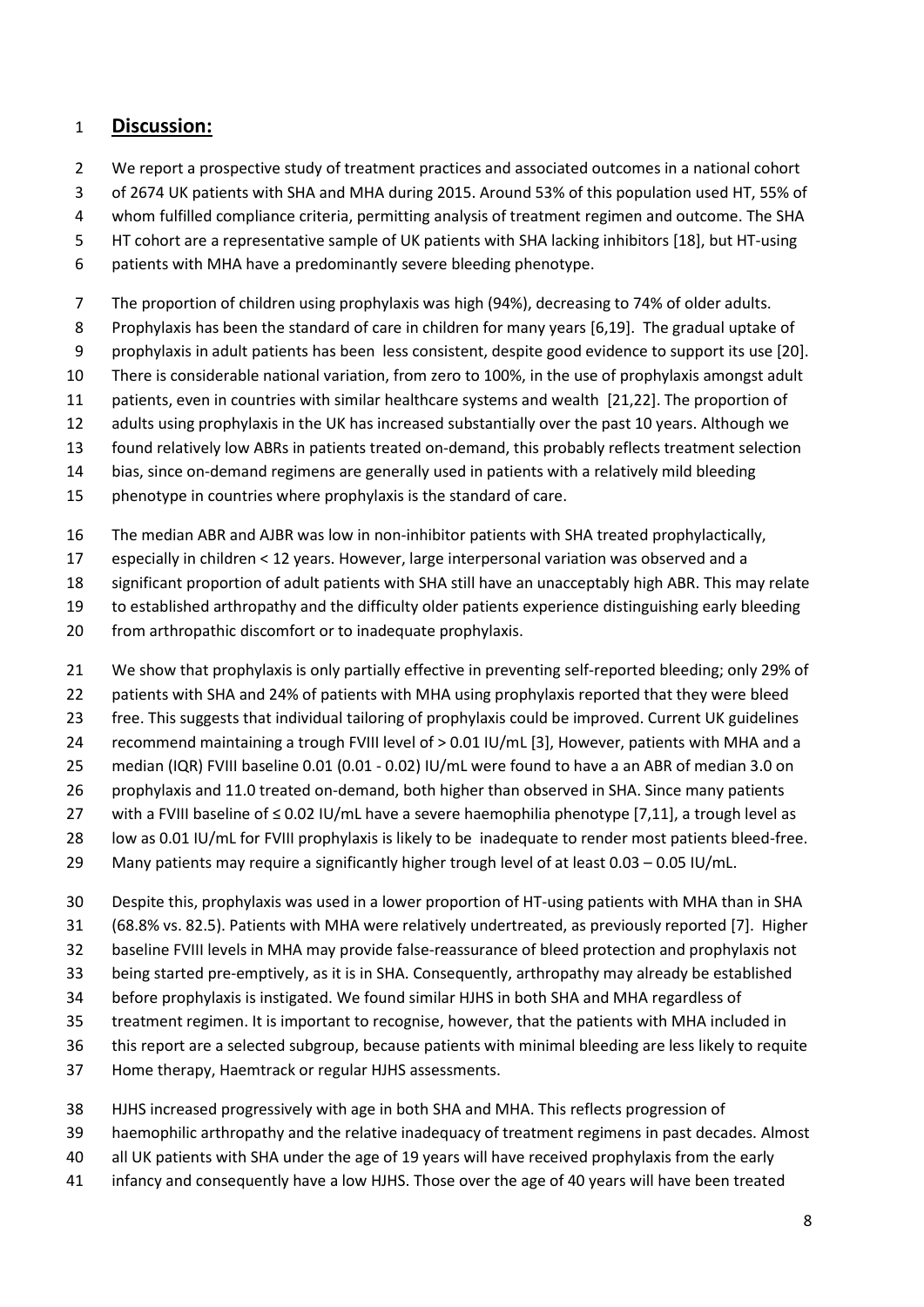- 1 on-demand for much of their life and, therefore, have a high HJHS, whether currently treated on-
- 2 demand or with prophylaxis.
- 3 Although determining inhibitor epidemiology was not a primary objective of this analysis, our data
- 4 allows us to calculate an overall inhibitor prevalence of 7.2%; consistent with previous estimations in
- 5 unselected HA populations [23–25]. It is interesting to note that in the HT subgroup the prevalence
- 6 of inhibitors is remarkably similar (6.9%).
- 7 Patients with persistent inhibitors to FVIII, have significantly higher ABR and HJHS than non-inhibitor
- 8 patients with a similar factor VIII level, especially amongst the older patients, where pre-existing
- 9 arthropathy probably increases an individual's propensity to bleed. Surprisingly, although one might
- expect some arthropathy to develop in the period before successful inhibitor eradication, we found
- patients with a past inhibitor history to have a similar HJHS to patients who had never had an
- inhibitor. This reinforces the importance of prompt, active inhibitor eradication [17].
- Many historic investigations of treatment practices have relied on survey data, an approach limited
- by reporting bias [25–29]. The HT system used by most UK haemophilia treatment centres, avoids
- this by prospectively reporting actual patient practice, rather than the expected or prescribed
- 16 treatment. Although patient reported outcomes (PROs) and "real-world" data sources are
- susceptible to other forms of reporting bias, such as poor reporting compliance [30], our compliance
- checks are robust enough to eliminate many of these issues. Although PROs are relatively subjective
- and cannot be completely verified, by analysing only patients who fulfil pre-set reporting compliance
- criteria, cross-checked with NHD product issues data, we have a high degree of confidence that the
- outcome data presented is compliantly reported. Our selection criteria minimise reporting
- inaccuracies. Subjectivity in bleed reporting is reduced further by reporting only joint bleeding,
- which is less susceptible to misclassification.
- The NHD does not report bleed level data on patients that do not use HT, limiting analysis of non-HT
- users to a comparison of overall FVIII usage. This may introduce some reporting bias. However, the
- HT-data shows the outcome and limitations of treatment when it is used as intended by treatment
- centres. It will be interesting to see, as our HJHS data becomes more complete, whether HT-
- 28 uncompliant patients have a poorer joint-outcome. Although this is the largest reported dataset of
- HJHS, only a small number of older patients are reported and there is likely to be a degree of inter-
- and intra-centre joint-scoring variability [31]. Furthermore, we are unable to confirm the presence of
- co-morbid musculoskeletal conditions that may contribute to HJHS. Although we have drawn only
- broad and general conclusions from our HJHS data, as the electronic reporting of HJHS to the NHD
- becomes more routine and the dataset expands, we will be able link HJHS to treatment frequency
- and intensity in addition to disease severity and other co-morbid conditions.
- This is the first large-scale study using data derived from the HT system, demonstrating the great
- potential for this tool to generate treatment-level data in large cohorts of patients. Uptake and
- compliance with the system continues to increase. The dataset will evolve and there is potential to
- link with other large National Databases and information systems, expanding the number of non-
- traditional outcome measures available for analysis.
- The THUNDER study demonstrates the limitations of prophylaxis as recently practiced in the UK.
- Whilst outcomes in children appear excellent, prophylaxis has not succeeded in attaining the desired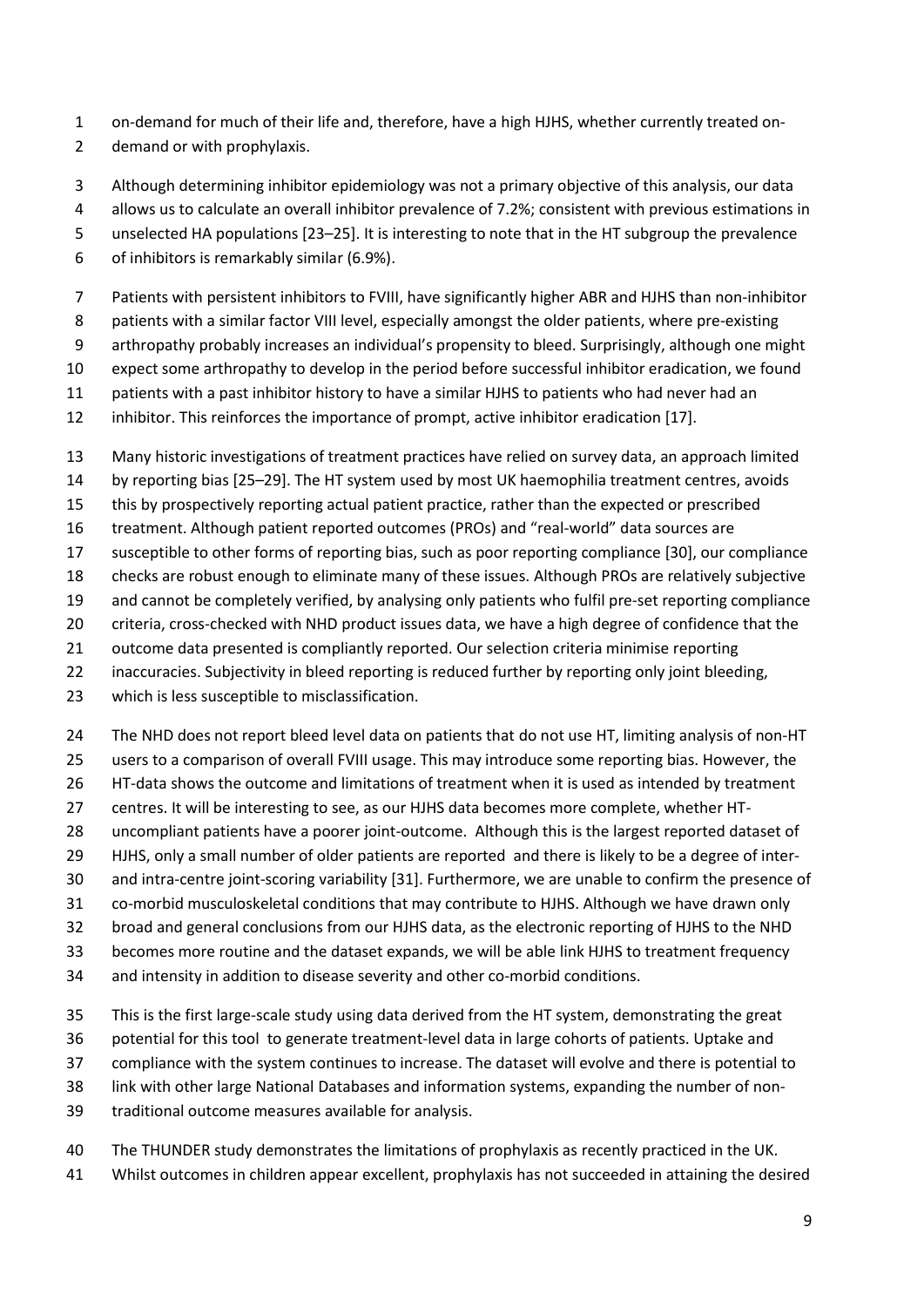- 1 bleed-free status in many children and most adults. Arthropathy is observed from early adulthood
- 2 onwards. Haemarthroses, when they occur, have a significant impact on daily life. Strategies to
- 3 improve these outcomes should be targeted to reduce bleeding in patients with high ABRs. This
- 4 should include more intense individualisation of prophylaxis, potentially requiring trough FVIII levels
- 5 beyond 0.01 0.02 IU/mL, optimised pharmacokinetically in some patients. Prophylaxis should be
- 6 started early in patients with MHA if spontaneous bleeding episodes occur. We should aim for our
- 7 patients to be bleed-free and, as newer agents become increasingly available for routine clinical use,
- 8 this may soon become a realistic aspiration.
- 9

10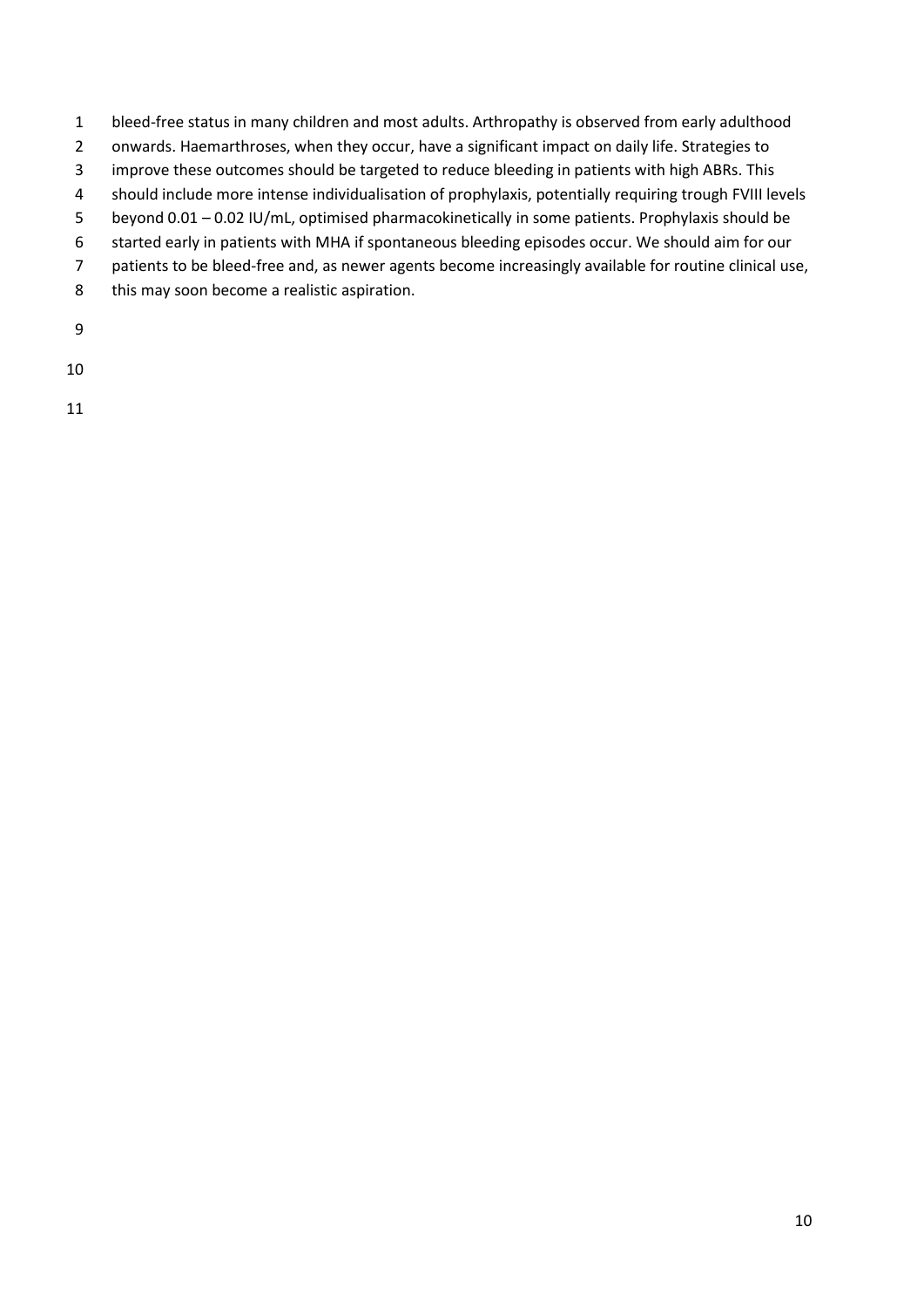#### **Author contributions:**

- 2 The analysis was conducted by BP, HX and MS in the UK NHD, with advisory input from CRMH, CS
- 3 and the other co-authors. The first draft of the manuscript was written by CRMH and MS.
- 4 Subsequent drafts were edited by CRMH, MS, DPH, CS, HX, BP and PWC and DS.

#### **Acknowledgements:**

- 6 This study was instigated and funded by Roche, AG, Basel, Switzerland. CS acted on their behalf and
- 7 was involved as detailed above.
- 8 The authors would like to thank Ceri Hirst, an employee of Roche/ Genentech for her contribution to
- 9 the study design. In addition, the authors would also like to thank the centre directors and staff of all
- UK haemophilia centres for their hard work in collecting data and responding to data queries. The
- staff at the National Haemophilia Database are also thanked for their contribution to data collection.
- 

#### **Conflicts of Interest:**

- MS is a Bayer Haemophilia Clinical Research Fellow and has received sponsorship to attend meetings from Bayer, Pfizer, Shire and Sobi.
- CRMH has participated in Roche advisory panels and has received research support from Novo,
- Pfizer, Shire Bayer and Sobi and acted as speaker in sponsored symposia for Pfizer, Shire, Bayer, Sobi and Biotest.
- HX and BP have no competing interests to declare
- DPH Has received research support from Shire, Octapharma and Bayer and has worked as a paid
- consultant or speaker for Pfizer, Shire, Sobi, Octapharma, Novo Nordisk, UniQure, Roche, Biotest and Bayer
- PWC Has worked as a paid consultant to Roche; has received research support and support to attend meetings from CSL Behring, NovoNordisk and Bayer.
- CSS is employed by Roche/ Genentech and holds stock in the company.
- DS Has received research support from Pfizer and Novo Nordisk and has worked as paid speaker
- at sponsored educational meetings for Pfizer, Bayer and Shire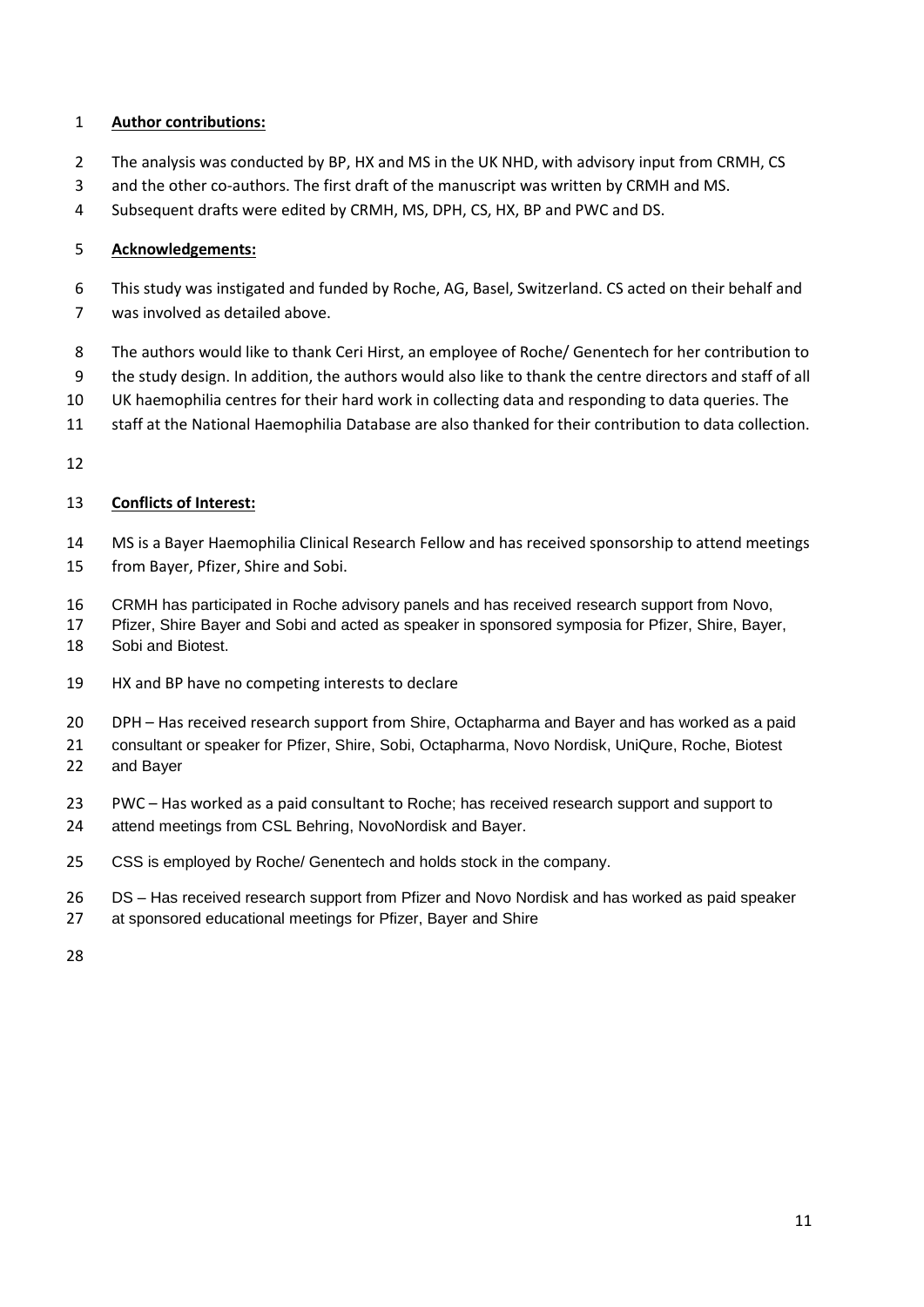#### **References:**

- 1 Blanchette VS, Key NS, Ljung LR, Manco-Johnson MJ, van den Berg HM, Srivastava A. Definitions in hemophilia: Communication from the SSC of the ISTH. *J Thromb Haemost* 2014; **12**: 1935–9.
- 2 den Uijl IEM, Fischer K, Van Der Bom JG, Grobbee DE, Rosendaal FR, Plug I. Clinical outcome of moderate haemophilia compared with severe and mild haemophilia. *Haemophilia* 2009; **15**: 83–90.
- 3 Richards M, Williams M, Chalmers E, Liesner R, Collins P, Vidler V, Hanley J. A United 9 Kingdom haemophilia centre doctors' organization guideline approved by the British committee for standards in haematology: Guideline on the use of prophylactic factor VIII concentrate in children and adults with severe haemophilia A. *Br J Haematol* 2010; **149**: 498–507.
- 4 Fischer K, Collins PW, Ozelo MC, Srivastava A, Young G, Blanchette VS. When and how to start prophylaxis in boys with severe hemophilia without inhibitors: Communication from the SSC of the ISTH. *J Thromb Haemost* 2016; **14**: 1105–9.
- 5 Aledort LM, Haschmeyer RH, Pettersson H. A longitudinal study of orthopaedic outcomes for severe factor VIII deficient haemophiliacs. *J Intern Med* 1994; **236**: 391– 9.
- 6 Manco-Johnson MJ, Thomas C, Shapiro AD, Riske B, Hacker MR, Kilcoyne R, Ingram JD, Manco-Johnson ML, Funk S, Jacobson L, Valentino LA, Hoots KW, Buchanan GR, DiMichele D, Recht M, Brown D, Lesissinger C, Bleak S, Cohen A, Mathew P, et al. Prophylaxis versus Episodic Treatment to Prevent Joint Disease in Boys with Severe Hemophilia. *N Engl J Med* 2007; **357**: 335–544.
- 7 den Uijl I, Biesma D, Grobbee D, Fischer K. Outcome in moderate haemophilia. *Blood Transfus* 2014; **12**.
- 8 Carcao M, Srivastava A. Factor VIII:factor IX prophylaxis for severe hemophilia ScienceDirect. *Semin Haematol* 2016; **53**: 3–9.
- 9 Oldenburg J. Optimal treatment strategies for hemophilia: Achievements and limitations of current prophylactic regimens. *Blood* 2015; **125**: 2038–44.
- 10 den Uijl IEM, Fischer K, Van Der Bom JG, Grobbee DE, Rosendaal FR, Plug I. Analysis of low frequency bleeding data: The association of joint bleeds according to baseline FVIII activity levels. *Haemophilia* 2011; **17**: 41–4.
- 11 den Uijl IEM, Mauser Bunschoten EP, Roosendaal G, Schutgens REG, Biesma DH, Grobbee DE, Fischer K. Clinical severity of haemophilia A: Does the classification of the 1950s still stand? *Haemophilia* 2011; **17**: 849–53.
- 12 Hacker MR, Geraghty S, Manco-Johnson M. Barriers to compliance with prophylaxis therapy in haemophilia. *Haemophilia* 2001; **7**: 392–6.
- 13 Tagliaferri A, Feola G, Molinari AC, Santoro C, Rivolta GF, Cultrera DB, Gagliano F,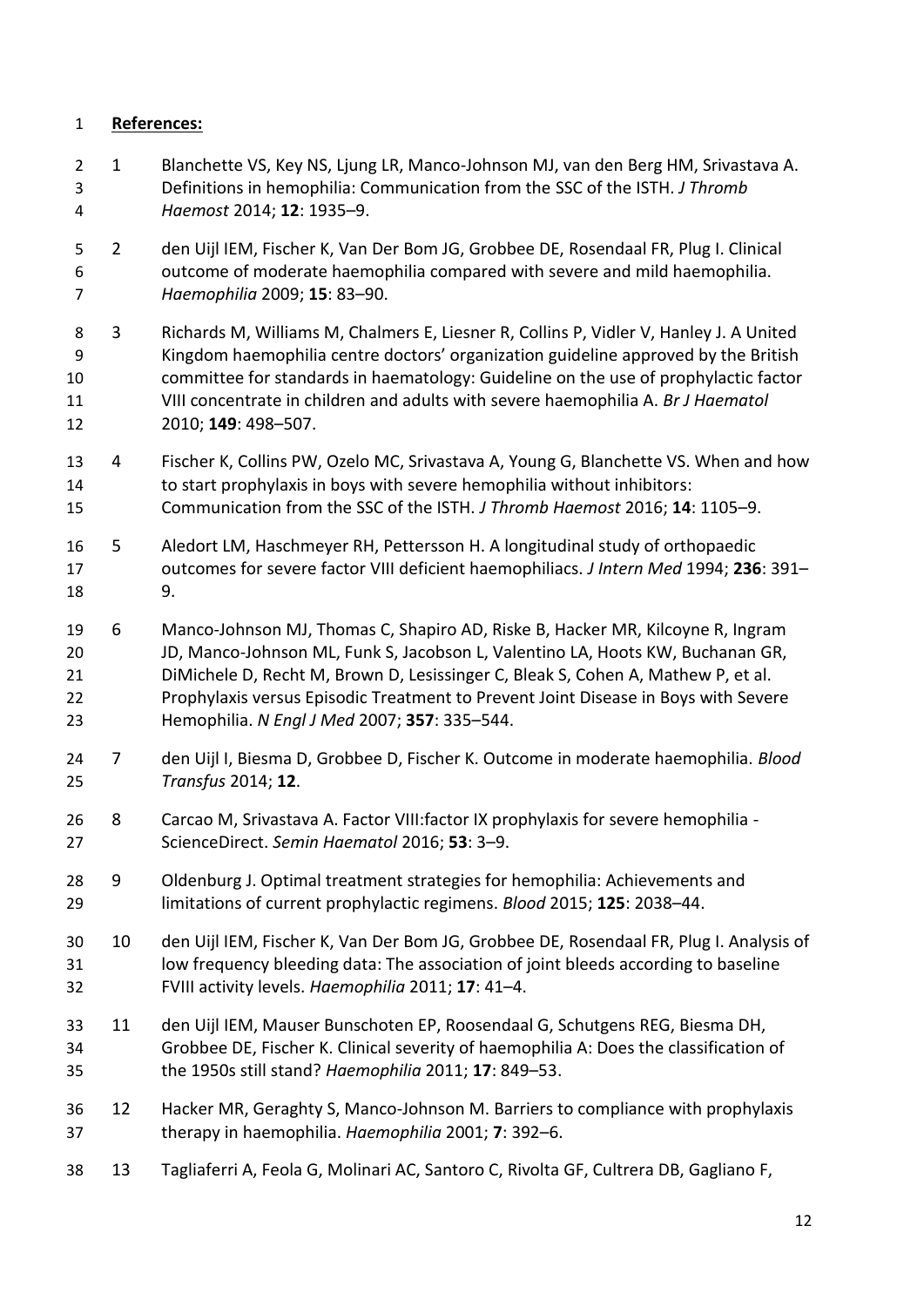Zanon E, Mancuso ME, Valdre L, Mameli L, Amoresano S, Mathew P, Coppola A. Benefits of prophylaxis versus on- demand treatment in adolescents and adults with severe haemophilia A: the POTTER study. *Thromb Haemost* 2015; **114**: 35. 14 Franchini M, Coppola A, Tagliaferri A, Lippi G. FEIBA versus NovoSeven in hemophilia patients with inhibitors. *Semin Thromb Hemost* 2013; **39**: 772–8. 6 15 Matino D, Makris M, Dwan K, D'Amico R, Iorio A. Recombinant factor VIIa concentrate versus plasma-derived concentrates for treating acute bleeding episodes in people with haemophilia and inhibitors. *Cochrane database Syst Rev* 2015; **12**: 1– 29. 16 Leissinger CA, Gringeri A, Antmen B, Berntorp E, Biasoli C, Carpenter S, Cortesi P, Jo H, Kavakli K, Lassila R, Morfini M, Négrier C, Rocino A, Schramm W, Serban M, Uscatescu M V, Windyga J, Zülfikar B, Mantovani L. Anti-Inhibitor Coagulant Complex Prophylaxis in Hemophilia with Inhibitors. *N Engl J Med* 2011; **365**: 1684–92. 17 Walsh CE, Soucie JM, Miller CH. Impact of inhibitors on hemophilia a mortality in the United States. *Am J Hematol* 2015; **90**: 400–5. 18 Hay CRM, Xiang H, Scott M, Collins PW, Liesner R, Dolan G, Hollingsworth R. The haemtrack home therapy reporting system: Design, implementation, strengths and weaknesses: A report from UK Haemophilia Centre Doctors Organisation. *Haemophilia* 2017; **23**: 728–35. 20 19 Nilsson IM, Berntorp E, Löfqvist T, Pettersson H. Twenty-five years' experience of prophylactic treatment in severe haemophilia A and B. *J Intern Med* 1992; **232**: 25– 32. 20 Manco-Johnson MJ, Kempton CL, Reding MT, Lissitchkov T, Goranov S, Gercheva L, Rusen L, Ghinea M, Uscatescu V, Rescia V, Hong W. Randomized, controlled, parallel- group trial of routine prophylaxis vs. on-demand treatment with sucrose-formulated recombinant factor VIII in adults with severe hemophilia A (SPINART). *J Thromb Haemost* 2013; **11**: 1119–27. 21 Berntorp E, Dolan G, Hay C, Linari S, Santagostino E, Tosetto A, Castaman G, Alvarez- Roman M, Parra Lopez R, Oldenburg J, Albert T, Scholz U, Holmstrom M, Schved JF, Trossaert M, Hermans C, Boban A, Ludlam C, Lethagen S. European retrospective study of real-life haemophilia treatment. *Haemophilia* 2017; **23**: 105–14. 22 Carcao MD, Avila L, Leissinger C, Blanchette VS, Aledort L. An International Prophylaxis Study Group (IPSG) survey of prophylaxis in adults with severe haemophilia. *Haemophilia* 2017; **23**: e447–50. 23 Wight J, Paisley S. The epidemiology of inhibitors in haemophilia A: a systematic review. *Haemophilia* 2003; **9**: 418–35. 24 Witmer C, Young G. Factor VIII inhibitors in hemophilia A: Rationale and latest evidence. *Ther Adv Hematol* 2013; **4**: 59–72. 25 Biss TT, Chan AK, Blanchette VS, Iwenofu LN, Mclimont M, Carcao MD. The use of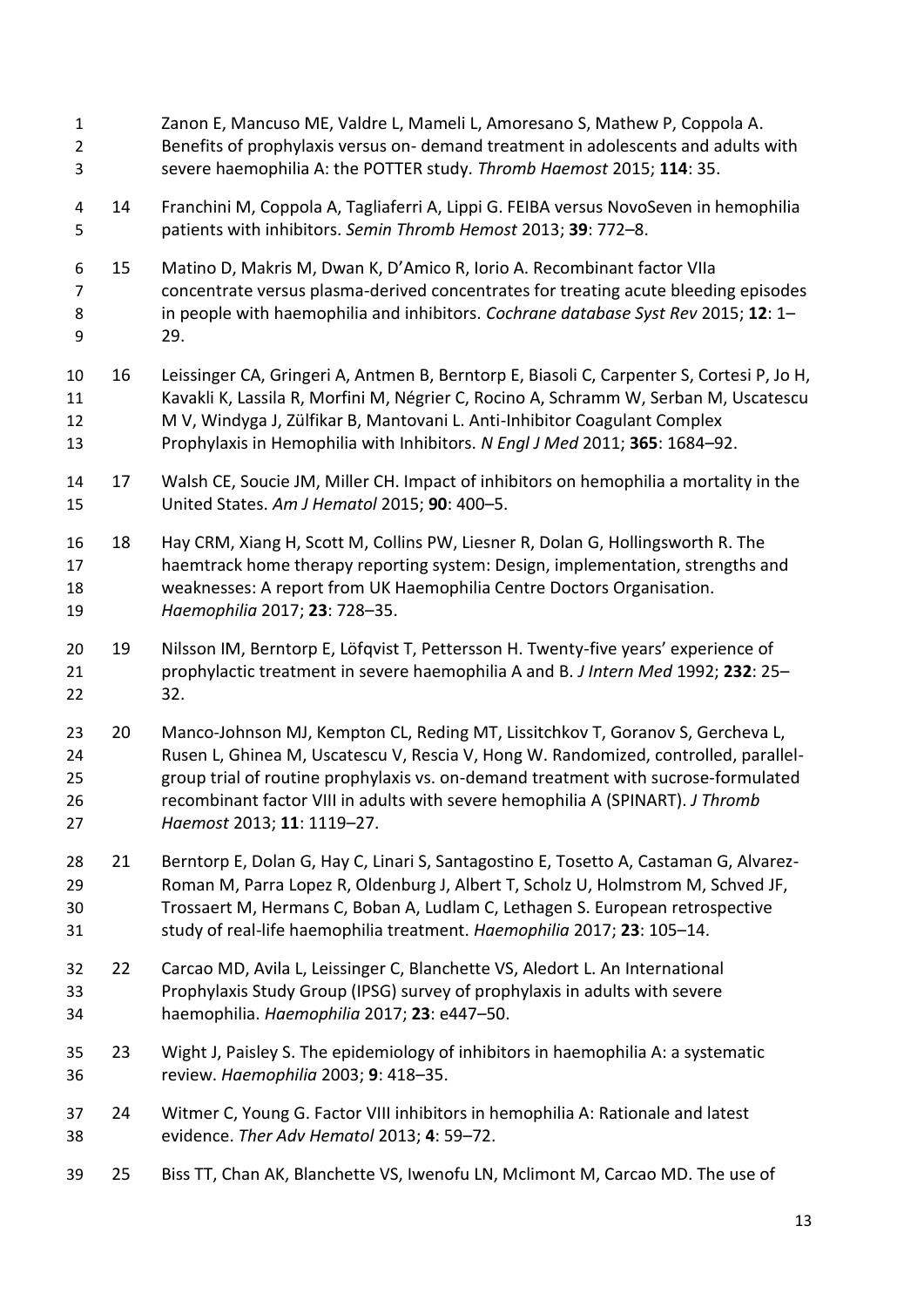- prophylaxis in 2663 children and adults with haemophilia: Results of the 2006 Canadian national haemophilia prophylaxis survey. *Haemophilia* 2008; **14**: 923–30. 26 Ljung R, Aronis-Vournas S, Kurnik-Auberger K, Van Den Berg M, Chambost H, Claeyssens S, Van Geet C, Glomstein A, Hann I, Hill F, Kobelt R, Kreuz W, Mancuso G, Muntean W, Petrini P, Rosado L, Scheibel E, Siimes M, Smith O, Tusell J. Treatment of children with haemophilia in Europe: A survey of 20 centres in 16 countries. *Haemophilia* 2000; **6**: 619–24. 8 27 Blanchette P, Rivard G, Israels S, Robinson S, Ali K, Walker I, Stain AM, Blanchette V. A survey of factor prophylaxis in the Canadian haemophilia A population. *Haemophilia* 2004; **10**: 679–83. 28 Butler RB, Mcclure W, Wulff K. Practice patterns in haemophilia A therapy – a survey of treatment centres in the United States. 2003; : 549–54. 29 Zappa S, Mcdaniel M, Marandola J, Allen G. Treatment trends for haemophilia A and haemophilia B in the United States: Results from the 2010 practice patterns survey. *Haemophilia* 2012; **18**: 140–53. 30 Kaplan RM, Chambers DA, Glasgow RE. Big data and large sample size: A cautionary note on the potential for bias. *Clin Transl Sci* 2014; **7**: 342–6. 31 Nijdam A, Bladen M, Hubert N, Pettersson M, Bartels B, van der Net J, Liesner R, Petrini P, Kurnik K, Fischer K. Using routine Haemophilia Joint Health Score for international comparisons of haemophilia outcome: Standardization is needed. *Haemophilia* 2016; **22**: 142–7.
-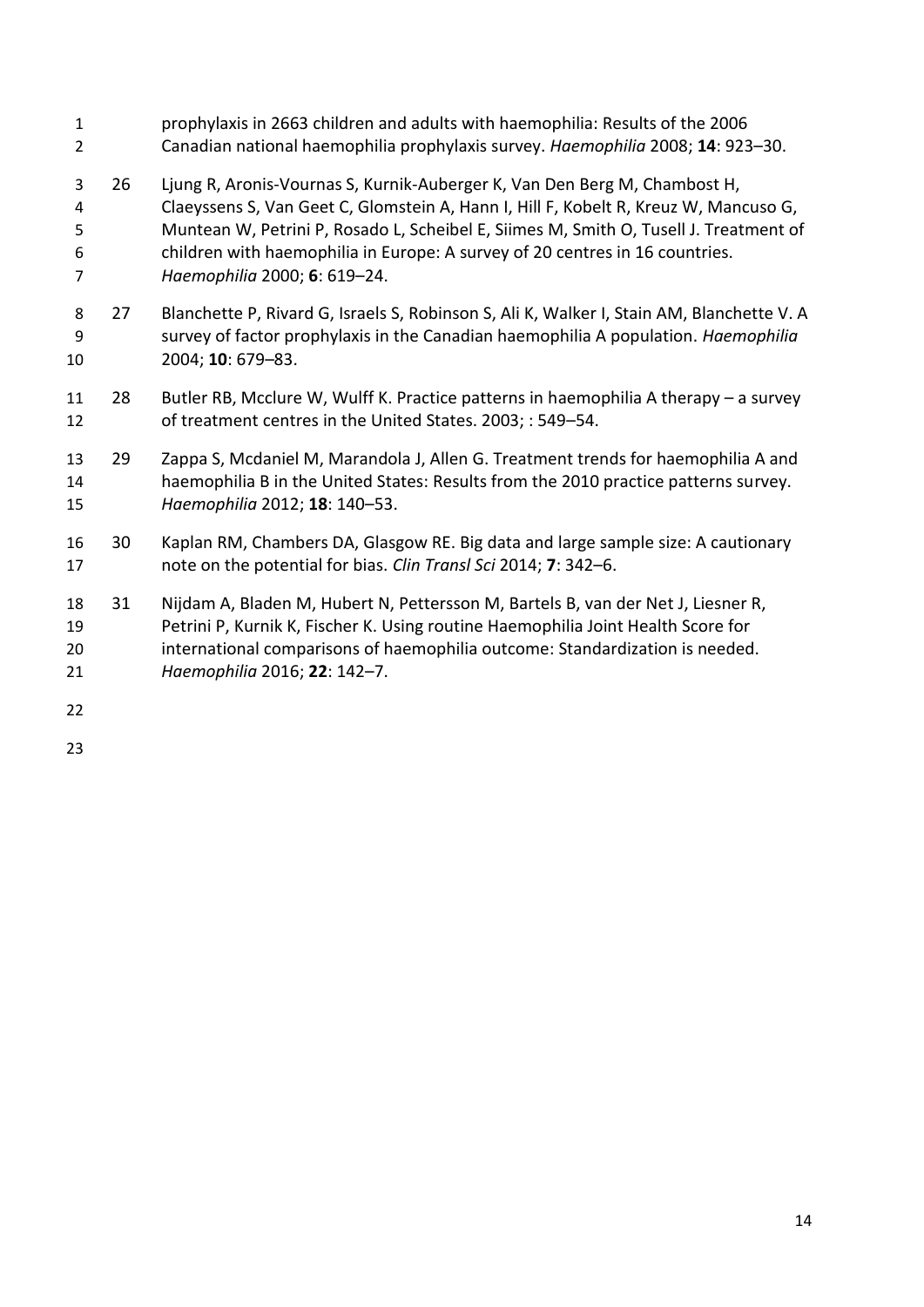#### **Tables and Figures:**

- **Figure 1**: Distribution of study population
- **Figure 2:** Median annualised bleed rates for Haemtrack-compliant patients with severe
- haemophilia A using prophylaxis and on-demand treatment, categorised according to age
- and inhibitor status
- **Figure 3**: Median annualised joint bleed rates for Haemtrack-compliant patients with severe
- haemophilia A using prophylaxis and on-demand treatment, categorised according to age
- and inhibitor status
- **Figure 4:** Median Haemophilia Joint Health Score for patients with severe haemophilia A and
- moderate haemophilia A, categorised according to treatment type and age. The line
- represents the median value; the box interquartile range and the whiskers the lowest data
- still within 1.5 IQR of the lower quartile, and the highest data still within 1.5 IQR of the upper quartile.
- **Figure 5:** Mean Haemophilia Joint Health Score for patients with severe haemophilia A and
- moderate haemophilia A categorised according to inhibitor status
- **Table 1:** Study population categorised according to age at study mid-point and compliance
- with Haemtrack (HT) reporting for **(a)** severe haemophilia A, and **(b)** moderate haemophilia A.
- **Table 2:** Number of non-inhibitor Haemtrack-compliant patients with SHA, categorised
- according to age, treatment type and associated annual bleed rate (ABR)/ annual joint bleed
- rate (AJBR)
- 
- 
- 
- 
- 
- 
- 
- 
- 
- 
- 
- 
-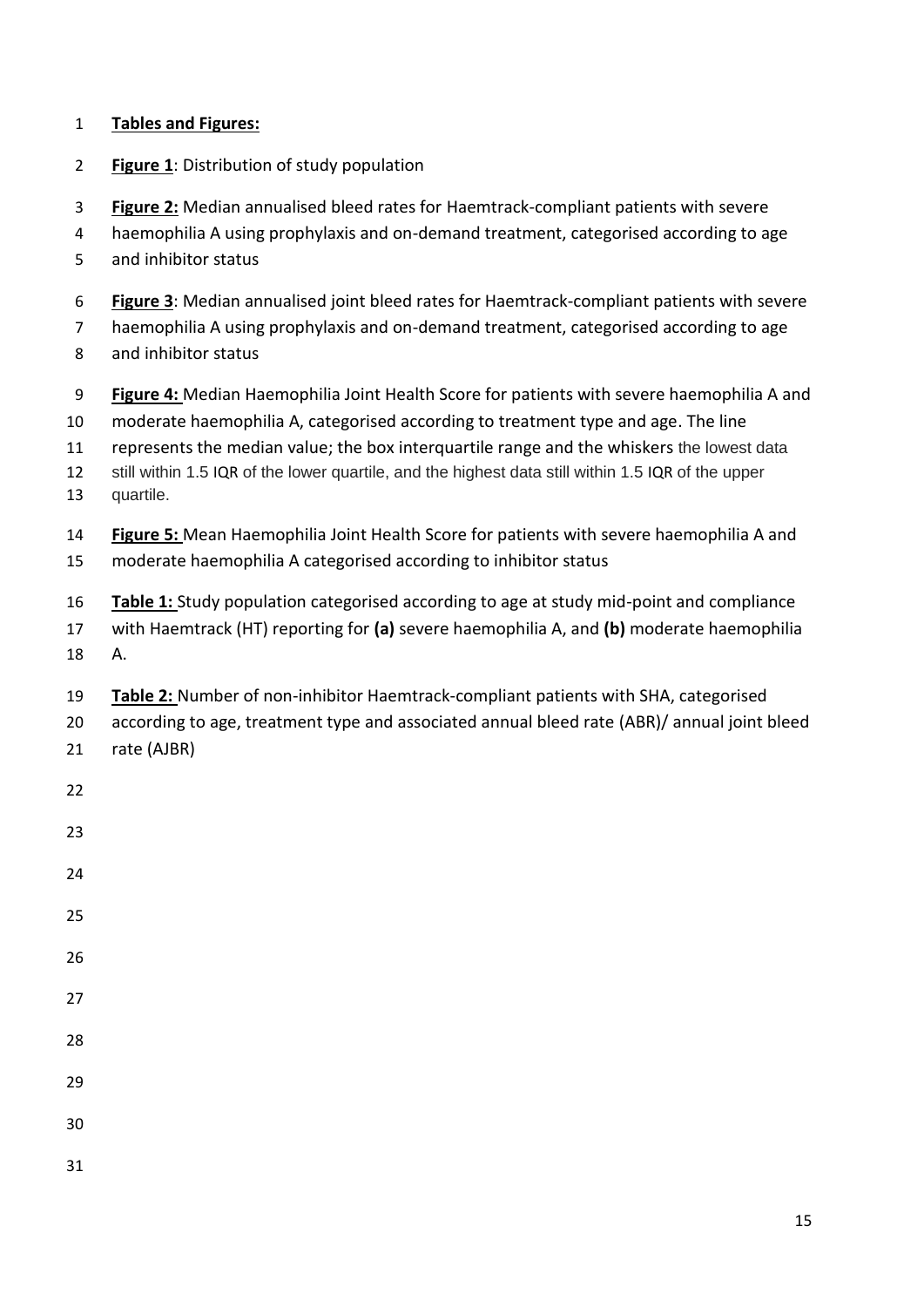# **Figure 1:**

|                                |                                                               | <b>Severe</b> | <b>Moderate</b> | <b>Total</b> |
|--------------------------------|---------------------------------------------------------------|---------------|-----------------|--------------|
| pulation<br>Study              | <b>NHD</b><br><b>All Patients</b><br><b>Registration of</b>   | 1810          | 864             | 2674         |
| $\overline{q}$                 | Haemophilia A<br><b>Current</b><br>(2015)<br><b>Inhibitor</b> | 159           | 34              | 193          |
|                                | <b>Haemtrack Registered</b>                                   | 1150          | 273             | 1423         |
| Haemtrack<br>Subgroup          | <b>Inhibitor</b><br><b>Negative</b><br><b>Haemtrack</b>       | 563           | 154             | 717          |
|                                | <b>Compliant</b><br><b>Current</b><br><b>Inhibitor</b>        | 44            | 9               | 53           |
|                                | <b>HJHS Available</b>                                         | 331           | 122             | 453          |
| <b>Subgroup</b><br><b>HIHS</b> | <b>Current Inhibitor</b>                                      | 22            | 9               | 31           |
|                                | <b>Previous Inhibitor</b>                                     | 45            | 11              | 56           |
| $\overline{2}$                 | <b>No Inhibitor History</b>                                   | 264           | 102             | 366          |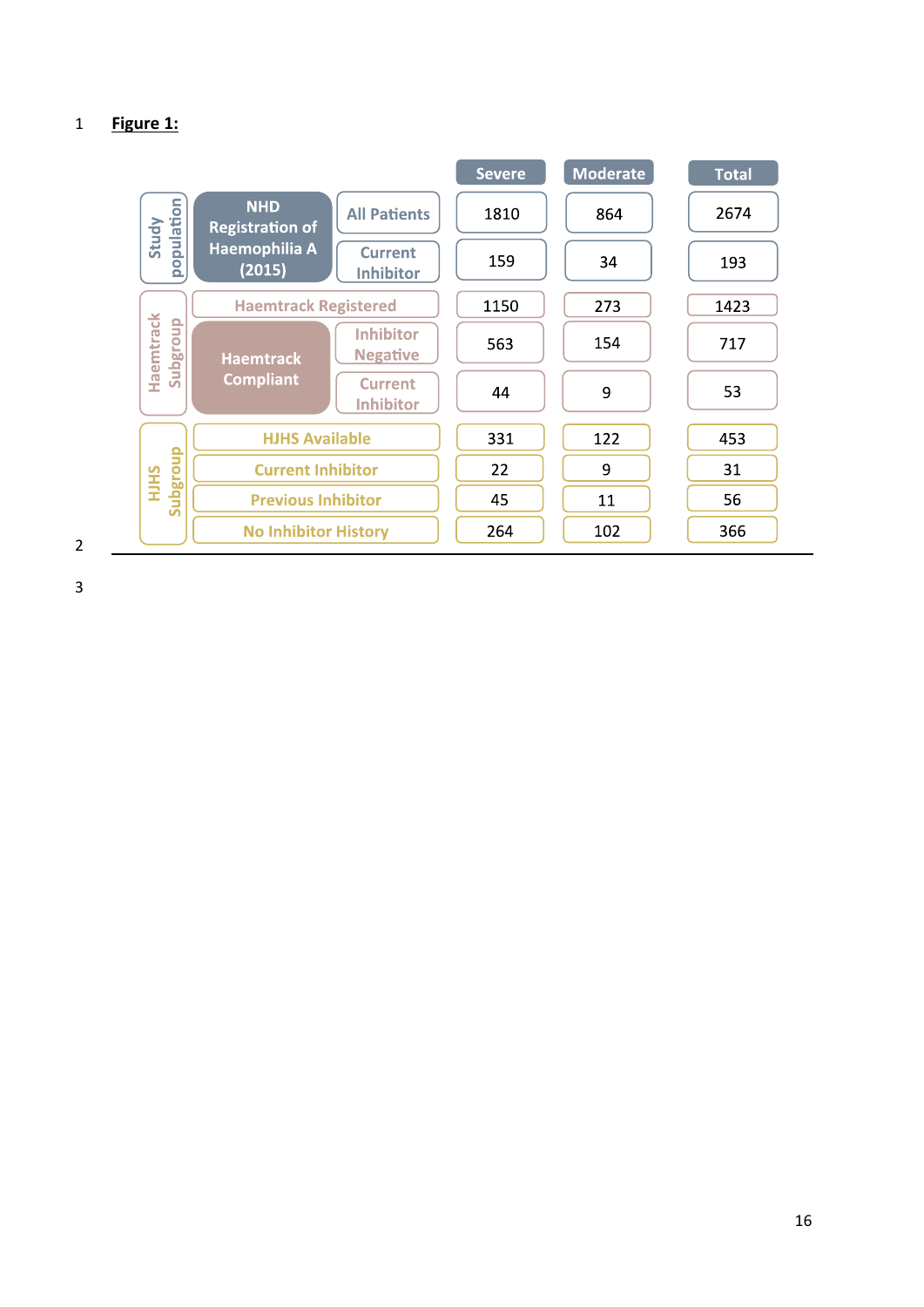#### **Figure 2**



**Figure 3** 

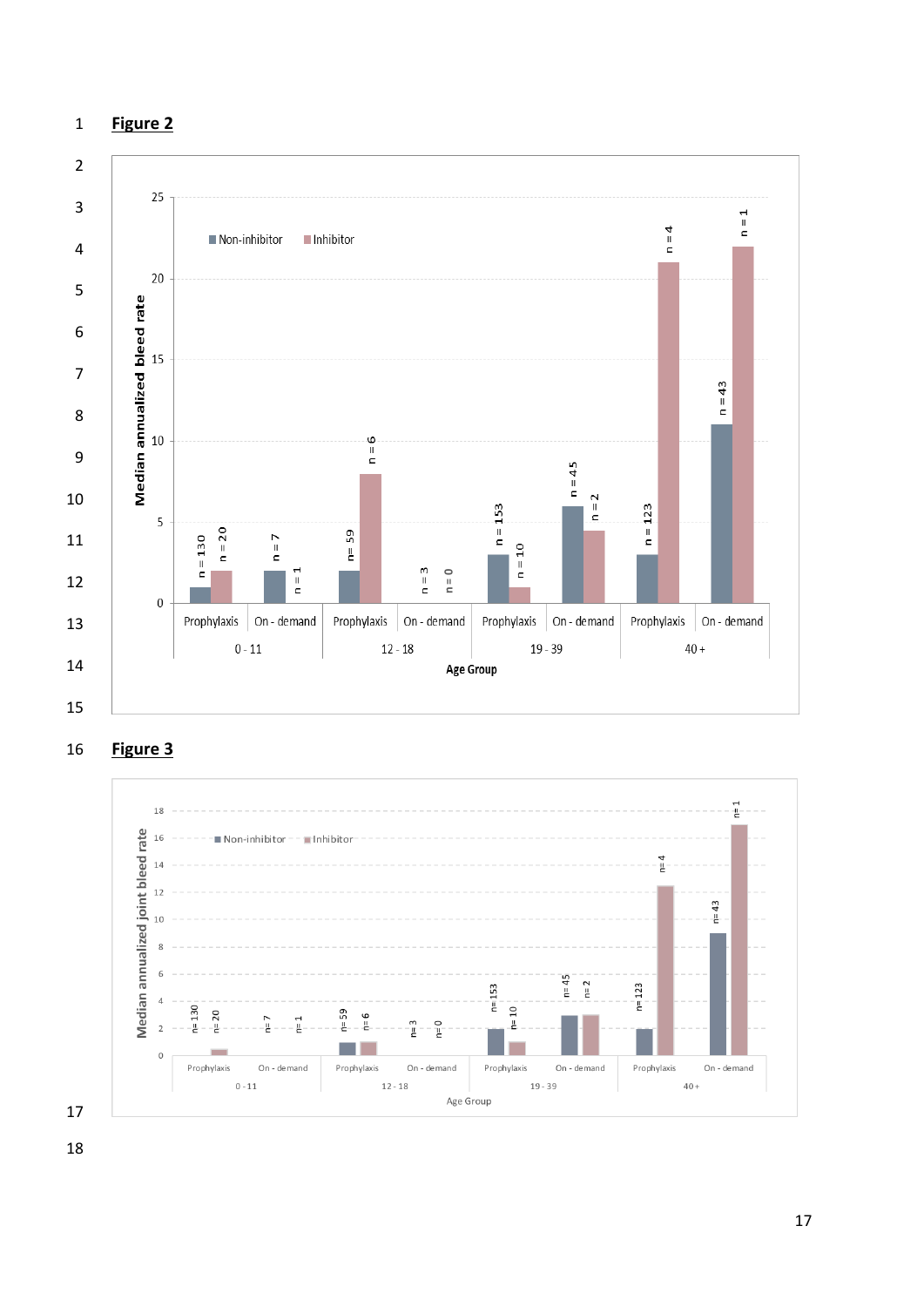# **Figure 4**







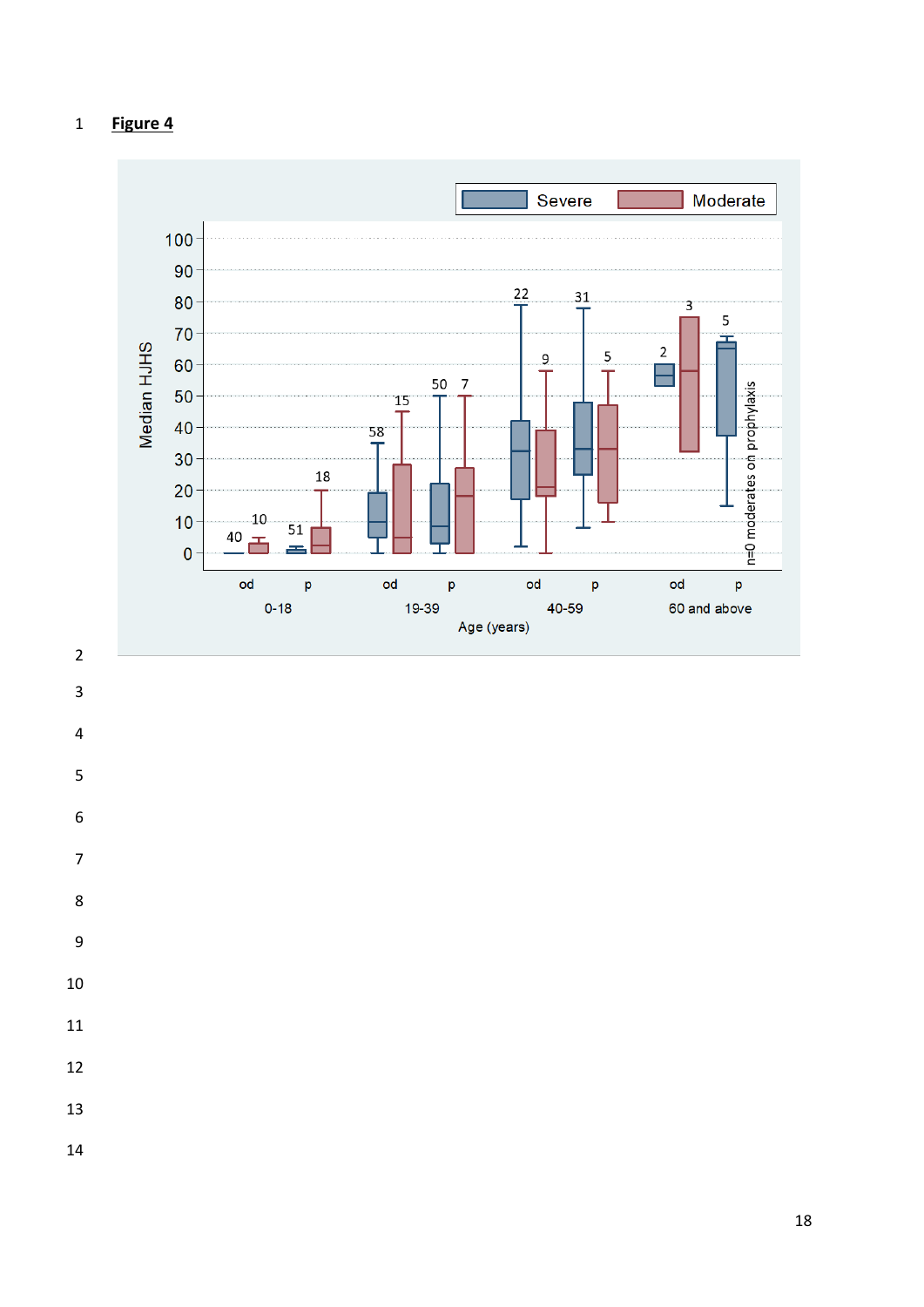



# 2

# 3 **Table 1 (a)**

|           | <b>Severe</b> |                 |                     |                      |  |  |
|-----------|---------------|-----------------|---------------------|----------------------|--|--|
| Age/      | Total, n      | HT Compliant, n | HT Non-compliant, n | Not HT registered, n |  |  |
| years     | (%)           | (%)             | (%)                 | (%)                  |  |  |
| $0 - 12$  | 491 (27.1)    | 178 (36.3)      | 121 (24.6)          | 192 (39.1)           |  |  |
| $13 - 24$ | 446 (24.6)    | 118 (26.5)      | 158 (35.4)          | 170 (38.1)           |  |  |
| $25 - 36$ | 395 (21.8)    | 124 (31.4)      | 133 (33.7)          | 138 (34.9)           |  |  |
| $37 - 49$ | 258 (14.3)    | 105 (40.7)      | 71 (27.5)           | 82 (31.8)            |  |  |
| $\geq 50$ | 220(12.2)     | 91(41.4)        | 51 (23.2)           | 78 (35.5)            |  |  |

## 4

- 5
- 6
- 

7